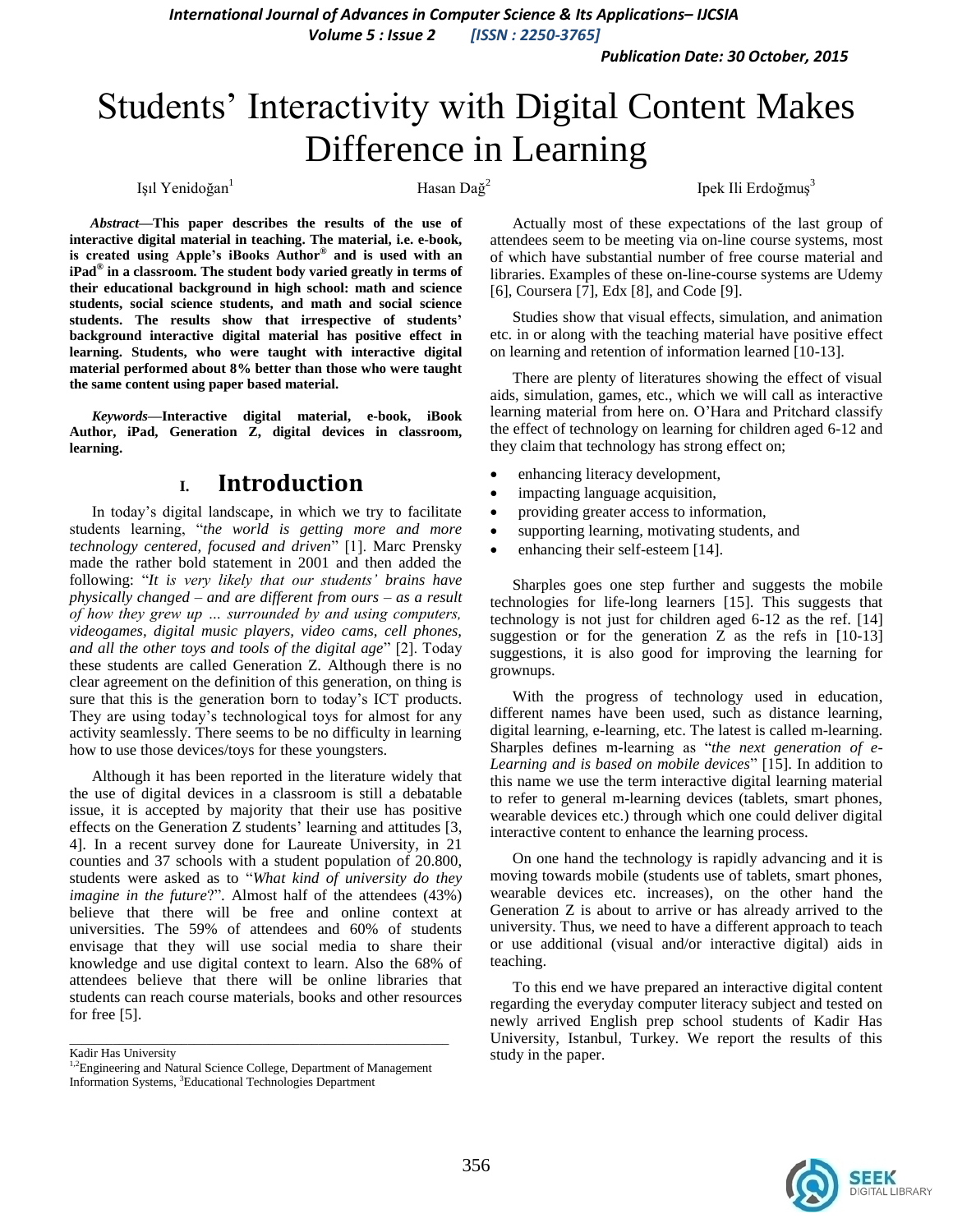## **II. A Basic Literature Review**

There seems to be two main theory groups (approaches) in the learning spectrum: Behaviorism and Constructivism. Each main theory group has many sub-theorems as well. In the Behaviorist approach there is directed instruction, whereas in the Constructivist approach there is non-directed instruction [16]. Studies regarding the effect of technology (visual aids, vides, web, mobile, etc.) on learning are generally grouped based on these two approaches.

There have been many studies on the effect of visual information, such as videos, pictures, drawings, simulations, animations etc., on learning and almost without an argument all agree that there is a positive effect of those aids with varying degrees of effectiveness. There is almost a unison agreement that duration of the visual aids can vary w.r.t. the audience, however, those visual aids are not replacement for basic instructional teaching.

O'Hara and Sellen's investigation of computer users' preference of reading from paper prints and from online reveals that reading from online is more preferred due to its great potential to support the augmentation of conventional paper-based reading [17].

Tatar, et. al. suggested that mobile devices assist students to master difficult concepts by letting them explore and interact with information on their own pace [18].

Mayer, identified six major principles of multimedia design for forming interactive digital materials to create a balance between the verbal and visual systems for effective learning outcomes [19]:

- *1) Multimedia/Multiple Representation*
- *2) Contiguity principle*
- *3) Split-Attention principle*
- *4) Individual Differences principle*
- *5) Coherence principle*
- *6) The resulting effect of the coherence principle is called*

"redundancy effect."

Dede claimed as early as in eightees that "any visual media delivery system capable of supporting learner interactivity while at the same time facilitating interconnectivity of images and symbols has the potential to become an extremely powerful educational tool" [20].

Sharples offers a framework for theorising regarding mobile learning, to complement theories of infant, classroom, workplace and informal learning [15]. He offers the following: "There is a need to re-conceptualize learning for the mobile age, to recognize the essential role of mobility and communication in the process of learning, and also to indicate the importance of context in establishing meaning, and the transformative effect of digital networks in supporting virtual communities that transcend barriers of age and culture".

Bull discusses how educators could use the cognitive constructivist theory of multimedia (CCTM) for designing interactive digital learning materials. He suggests that "CCTM advocates for the design of instruction using pictures, videos, audios and words that tap into the prior ex- periences of the

learner, promote active learning, collaboration, personal autonomy, personal growth and alternative assessment that is aligned with multiple intelligences of learners" [21].

Sessoms claims that technology integration changes the process of teaching and learning to an interactive learning environment via its transformative nature. He claims by saying that, "the framework applied to the new form of teaching, known as interactive teaching and learning, represents the intersection of theory (constructivism), interactive hardware (interactive boards), and Web 2.0 tools such as Kids and Cookies" [21].

Merkt et. al. conduct two empirical studies to examine the the effectiveness of interactive features in videos in comparison to an illustrated textbook [22].

A short list of literature we summarized here and the references within this literature suggest that from kinder garden students to grownups all benetif from visiual aids and interactive matrial while learning a subject. Thus the use of interactive digital material in conjuntion with m-learning will no doubtly help higher education students learn more while having fun [23-24].

## **III. Technology**

The distance learning has evolved into e-learning and nowadays it is evolving into m-learning. The technology for each case is different but what is important in all types is the content and how students or whether they are able to interact with the digital content while learning. Some of the recent ebooks, such as those created by Apple's iBooks Author® , provides one such type.

The most common e-book types and their extensions are:

|  | EPUB (IDPF) | .epub |
|--|-------------|-------|
|--|-------------|-------|

- Kindle .azw
- Microsoft Reader ... lit
- Mobipocket .prc, .mobi
- Portable Document Format .pdf
- Open Document Format .odf
- iBooks Author (iBA) .iBooks

Although there are plenty of other formats for digital documents, two of them clearly stand out: For many years the most common format was PDF (portable documents format), nowadays, there is a new format, EPUB (version 3.0), which may change all the habits about digital formats.

As the e-books and m-learning software and the technologies are getting better and better we would like to mention both the advantages and disadvantages of them before embarking on the details of the test and results we have.

#### *1)* **Advantages/Disadvantages**

Advantages:

- Price: E-books are cheaper than printed ones.
- Portability: A user can carry lots of e-books in a small device or store on a cloud and access anywhere, anytime.

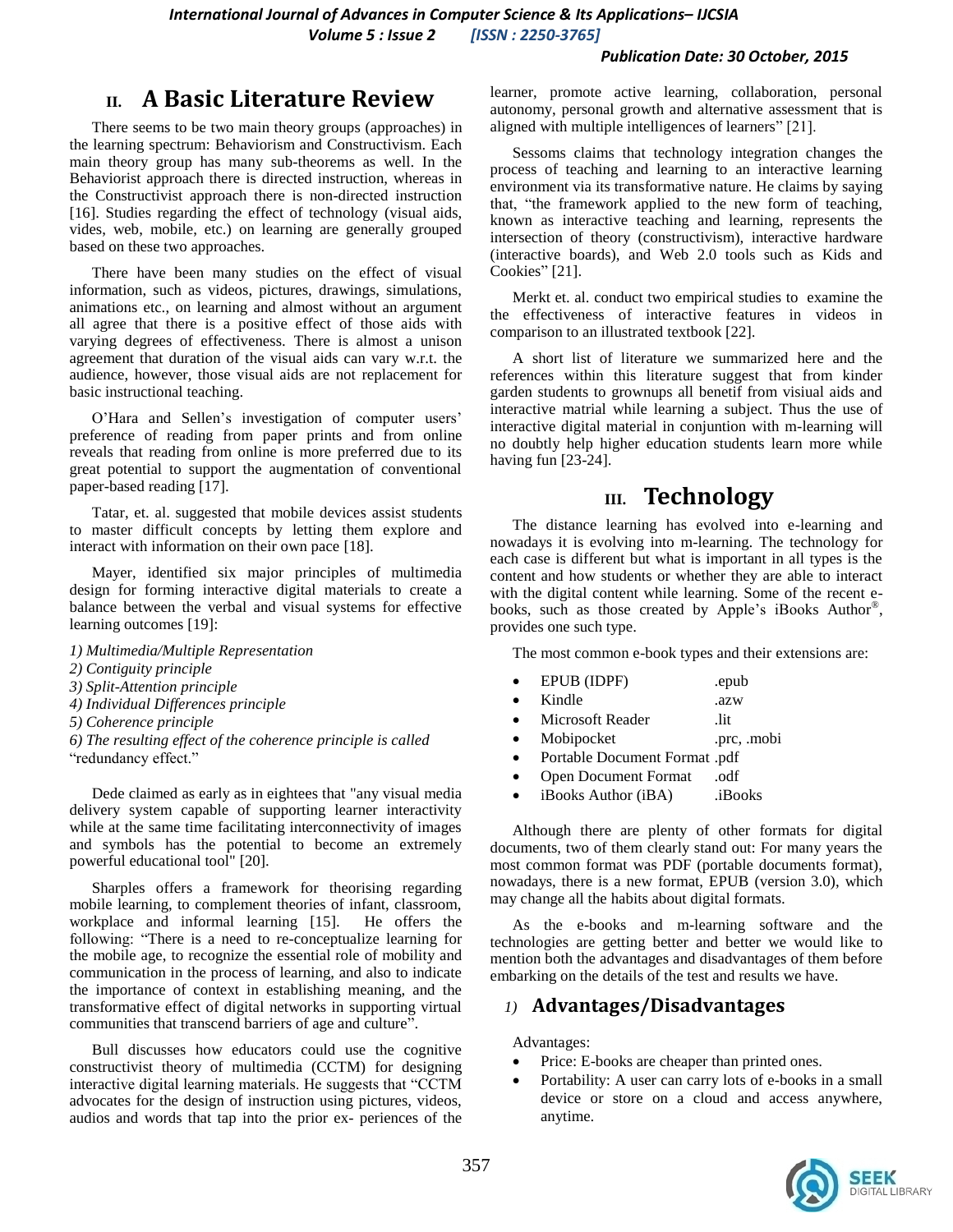- Easy to Use: Users can find the subject they search with a push of a button.
- Functionality: Users can change font, color, voice level, screen brightness etc. This is a great chance for people with disabilities.
- Accessibility: Users can access books on Internet without going to a library or to a bookshop.
- Interactive Content: E-books provide interactivity with audio, video, and photos, which makes e-books more interesting and fun.
- Green Computing: It is a green computing product, no need to real paper.
- Easy to take notes as one reads a book with all types of color, pictures, remainders etc.

Disadvantages:

- Lack of Standards: It is a big disadvantage that there is no international standard for e-books yet. This brings the miss-match problem between e-book types. For example, an e-book created with iBooks Author can be read with devices only with iOS or OSX operating system.
- Feeling: It does not give the real book feeling.

# **IV. Experimental Results**

The main goal of the study was to evaluate the effect of interactive digital material on learning. Two groups of students were selected: the test group, which is a student body currently continuing English prep school for all faculties. The composition of this group is the same as the second group, which we call the survey group. The second group is composed of university students, from freshmen to seniors, of faculties of Law, Art and Design, Communication, Economics-Administrative and Social Sciences, and Engineering and Natural Sciences. This group has more than 3000 students and was subject to a questionnaire to figure out the profile of the first group, i.e., the test group. Total of 238 students out of this group responded to the online questionnaire sent to their student e-mail accounts. The respond rates for different faculties are:

| Law                                     | $\cdot$ %4                                   |         |
|-----------------------------------------|----------------------------------------------|---------|
| Art and Design                          | $: \%4$                                      |         |
| Communication                           | $: \%5$                                      |         |
|                                         | Economics-Administrative and Social Sciences | $: \%5$ |
| <b>Engineering and Natural Sciences</b> | $: \% 11.$                                   |         |

The students as shown in Table I and II, in both groups have different high-school educational backgrounds. Those going for Engineering have a math and science education, whereas the Law and Business students have math and social science background, and the Communication students have social science background.

The students of the first unbiased group, for which the profile is obtained via a questionnaire from the second group, are also divided into two groups: One group of these students were asked to read a basic computer literacy related material



prepared by iBooks Authors<sup>®</sup>, and served with iPad<sup>®</sup>, whereas the other group was asked to read the same content from a paper-print text. Having read the material all students were subject to the same multiple-choice test questions. The result of this test is shown in Figure 4.

TABLE I. DETAILS OF BOTH THE SURVEY AND TEST GROUPS.

| <b>Kadir Has University Attendees' Information</b> |                                       |                                    |  |  |  |
|----------------------------------------------------|---------------------------------------|------------------------------------|--|--|--|
| Campus                                             | Main                                  | <b>Prep School</b>                 |  |  |  |
| Profile                                            | Undergraduates<br>$(1st - 4th years)$ | Prep students for all<br>faculties |  |  |  |
| Group Name                                         | Survey                                | <b>Test</b>                        |  |  |  |
| Age Range                                          | 19-25                                 | 18-20                              |  |  |  |
| Number<br>of<br>attendees                          | 238                                   | 86                                 |  |  |  |

TABLE II. THE DETAILS OF THE TEST GROUP.

| <b>Faculty</b>                                       | Paper<br><b>Based</b><br>Exam | <b>I</b> pad<br><b>Based</b><br>Exam | <b>Total</b> |
|------------------------------------------------------|-------------------------------|--------------------------------------|--------------|
| Engineering $&$<br><b>Natural Sciences</b>           | 8                             | 11                                   | 19           |
| Art & Design                                         | 4                             | 7                                    | 11           |
| Communication                                        | 8                             | 10                                   | 18           |
| Economics-<br>Administration $\&$<br>Social Sciences | 16                            | 14                                   | 30           |
| Law                                                  | 4                             | 4                                    | 8            |
| <b>Total</b>                                         | 40                            | 46                                   | 86           |

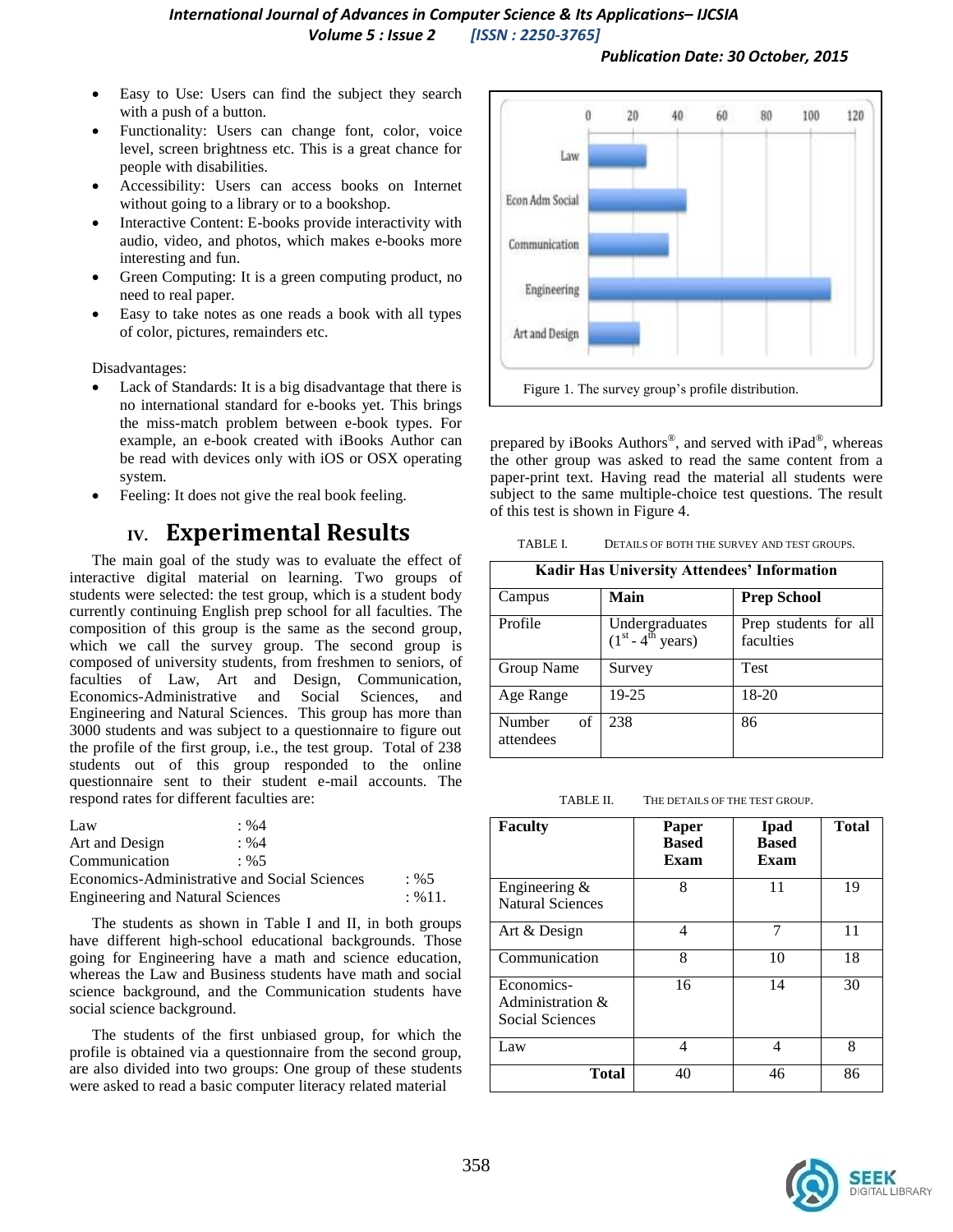

# **V. Discussion and Conclusion**

Before the study, our expectations about the difference between the rates of success for test group dividends were higher than what the project result turned out to be. However, the study achieved the goal stated at the beginning, that is, there will be a positive effect of interactive digital material on learning. The use of digital interactive content has really an effect on learning but not as much as one would expect. The students who were taught with the digital content were 8% more successful than the ones taught with traditional material. It is observed that some of the students lost their focus while studying with an iPad, probably due to their age and mood of being a prep school student. Moreover, it might be distractive if the interactive content such as sounds, videos and 3D objects are used too much. The situation shows that digital interactive material must be simple and focused to the subject. The pleasure they receive from the experience were high.

|                                                                               | ı  |     | s  |    |     | Total         | Average |
|-------------------------------------------------------------------------------|----|-----|----|----|-----|---------------|---------|
| I'd like to be with technology.                                               |    | 3   | 24 | 72 | 138 | 238           | 4.44    |
| I am interested in new<br>technological products.                             | 6  | 18  | 45 | 78 | 91  | 238           | 3.97    |
| I'd like to spend time in<br>shopping malls which have<br>technology markets. | 18 | 23. | 49 | 59 | 89  | 238           | 3.75    |
| I never go out without my cell<br>phone.                                      | 9  | 11. | 18 | 32 | 168 | 238           | 4.42    |
| I have changed my mobile<br>phone within a year.                              | 71 | 19  | 12 | 20 | 116 | 238           | 3.38    |
| I examine technical specs of<br>cell phones.                                  | 10 | 10  | 37 | 68 | 112 | COVET.<br>237 | 4.11    |

Figure 3. The second group students' attitude towards technology use (Please indicate contribution level of yours. Strongly Disagree= 1, Disagree= 2, Neutral =  $3$ , Agree =  $4$ , Strongly Agree =  $5 (N=238)$ .



The answer to the question "*Would you like to have a class that related to technology?*" was "Absolutely Yes" for 55% of the students. The same rate of students said they definitely wanted to be taught with digital materials. The percentage of the students who said "never" to the same questions was only 4% (one student per faculty)

58% of students said that it is a pleasure, 34% of them said it might be more pleasure if the subject was not that technical to study with iPad. Only 6.9% of them found the experience "boring".

In conclusion, an interactive digital content was created by using Apple's iBooks Authors<sup>®</sup> to assess its effect on learning of a diversely backgrounded student body. Before the test is applied, the students' profile is obtained from a student group, the survey group, with the same background. The interactive test material, the computer literacy booklet, and its paperbased version were given to two groups of students at the same time and asked to take a multiple-choice test afterwards. The study time for both groups was one hour. Those students using iPad<sup>®</sup> with the interactive digital material have performed, on the average, 8% better than those learning from paper-based material. This preliminary result indicates that there is a promising way of teaching to this coming Generation Z for better learning.

#### *Acknowledgment*

I. Yenidoğan thanks her newly graduated MIS students Batuhan Balım, Kadir Melih Güleç, and Yusuf Burak Tatlıcan for their invaluable work in the preparation of the test material and conducting the tests. I. Yenidogan also thanks to Apple Solution Expert Naksan Technology for their contribution to this project by providing iPad® for students' use both for learning the material and doing the test.

#### *References*

- [1] Plante, T., "Digital Natives vs Digital Immigrants? Which are you? In Do the Right Thing", July  $2012$ . Accessed http://www.psychologytoday.com/blog/do-the-right-thing/2012 on 9 September 2013.
- [2] Prensky, M., "Digital Natives Digital Immigrants: Do They Really Think Differently?", On the Horizon, Volume 9, No. 6, December 2001.